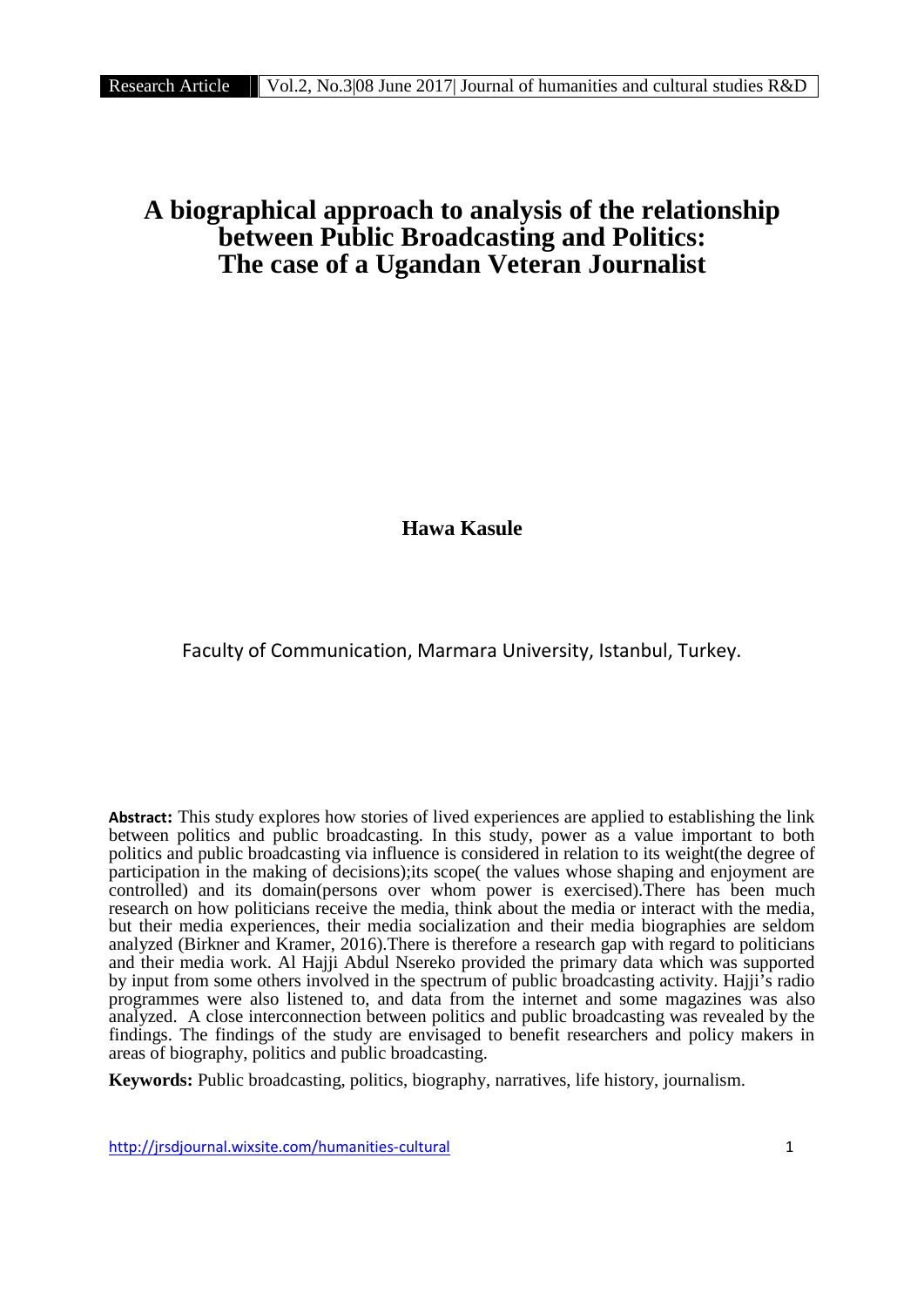### **1.0 Introduction**

This is a qualitative, single-subject historical and biographical study and Hajji Abdul Nsereko was the subject of this research. He was selected as the subject for this research because he has been a journalist in public broadcasting since he left high school in 1979; he has held a number of political posts while executing his journalism duties. For example, he was the speaker of Kampala district; Resident District Commissioner of Kyenjojo district, and he was appointed by President Yoweri Museveni as the director of political programmes in 2008; he was given an award as one of the best serving people in Uganda's public service. It is therefore believed by the researchers that Hajji Abdul Nsereko's life is deserving of biography and will prove to be interesting and worth telling. It is also believed that an account of the public broadcasting situation in Uganda, over the years will be highlighted by the study. The study was engaged with analyzing the relationship between politics and public broadcasting; because public broadcasters are the most highly structured sort of media organization and at the same time most political (Hanretty, 2011).

During the development of biographical methods, both the Chicago school and symbolic interactionism played an important role. Biographies were mostly a means of researching selected phenomena. Through this method development and under the influence of phenomenology and feminist studies, biography became the object of research ( Licen and Ciuha ,2012).The main purpose of narrative studies is to understand an individual's identity, life flow and identity formation, and to accept and interpret experiences and their wording.

The term 'narrative' research is commonly used for a huge area of diverse research approaches and strategies. It could be used as a generic term of all approaches interested in narrations (Lieblich et al, 1998).Under this general umbrella biographical research is situated. Often people who are already famous and have many biographies dedicated to them attract more scholarly attention than individuals who have been treated marginally in histography.

#### **1.2 Research objectives**

The main objective of the study was to explore the uniqueness of Hajji Abdul Nsereko in light of his public broadcasting and politics roles in Uganda as a way of relating these two areas. The following exploratory and descriptive research questions were applied to the study so as to emphasize the subjective reality of the individual, the process and change, as well as the totality of the person (Plummer, 1983).

- 1. To trace the professional involvement of Hajji Abdul Nsereko in Uganda's public broadcasting and politics.
- 2. To determine his personal philosophy both from a public broadcasting, and political angle.
- 3. To establish his personal competence evidenced during his career.
- 4. To assess his specific contributions to broadcasting and politics in Uganda.
- 5. To establish the relationship between broadcasting and politics.

The research questions and hypotheses were tested by reference to Al Hajji Abdul Nsereko's biography or life history. Derived from the theoretical framework, the following hypotheses were applied to the study.

- . 1. Politics and public broadcasting are both shaped by history, character and culture.
- 2. Politics and public broadcasting incorporate political debates, historical reports, and theological discussions.
- 3. The meaning of politics and public broadcasting is inherent in events.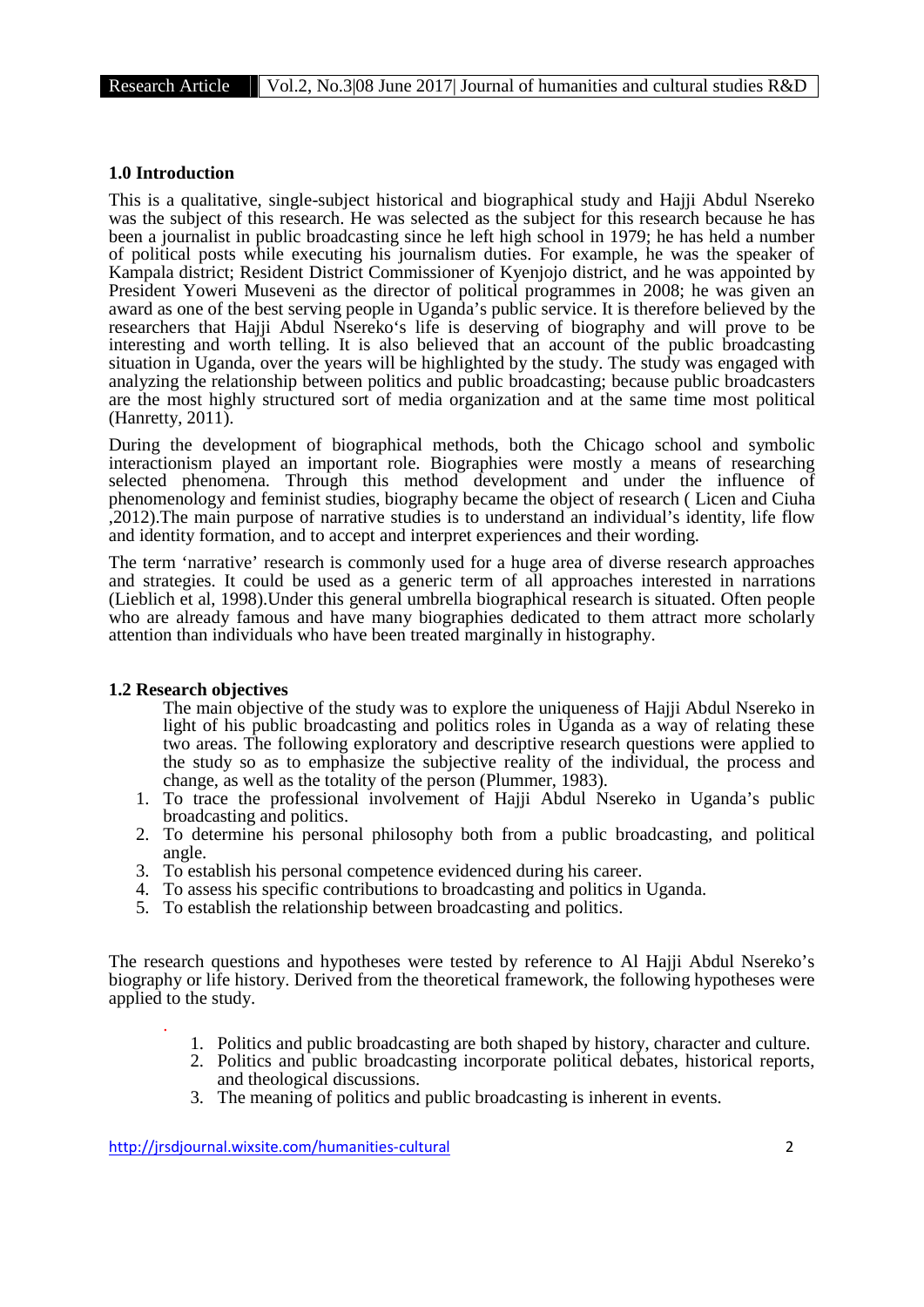#### **1.3 The Relationship between Broadcasting and Politics**

In most African countries broadcasting has been the most controlled medium for both technical and political reasons (Kupe, 2003) Political implications are embodied in radio's ability to reach the majority of citizens within a country. Colonial administrations which introduced broadcasting to Africa controlled it and largely applied it to political propaganda. Post-colonial governments also emulated the same tendency.

During the last decade and half in African history, Uganda has also witnessed remarkable changes in the broadcasting sector on the continent with most of the new changes occurring alongside or symbolizing the opening up of political space in different countries as single party and military rule went into decline and multiparty systems were introduced. The African media especially broadcast media, has been chained for long, and controlled by African leaders and their collaborators, as well as multinational companies. They in that way contributed greatly to the jeopardizing of democracy in African nations, including Uganda.

On the brighter side though, currently African broadcast media have undergone tremendous and generally positive changes in the last decade. In the recent democratization process of the 1990s privately owned FM radio stations in countries where they have been allowed, has created a medium through which the voice of the opposition can be articulated during elections, thus enhancing the campaign making process, as well as free and fair elections in some countries (Kupe, 2003).In Uganda for example, talk shows like "Spectrum" on Radio One and discussions have been influential in enhancing robust political debate.

The relationship between broadcasting and politics cannot be discussed without looking at media and democracy. After the collapse of the Soviet Union, western liberal democracy gained popularity in many African countries, Uganda inclusive. Consequently, pluralistic politics which is today linked to the existence of pluralistic and diverse media systems rather than government and state monopolies (Kupe, 2003).Africans have witnessed a tendency toward the creation of monolithic political institutions .For example the authoritarian nature of political governance, the noticeable abuse of various human rights and freedoms in general, and the freedom of expression in particular. This political interference in media operations including broadcasting, are justified by some scholars such as Ansah(1988) and McQuail(1997)who advocate for state intervention in media operations, in the interest of development. The Declaration of Principles on Freedom of Expression in Africa adopted in 2002, also advocates for restrictions to freedom of expression as long as such restrictions are not meant to trample but regulate(Anite and Nkuubi,2014).This is in line with a number of conditions such as the fact that the right to freedom of expression cannot be regulated by a public official but by an official body; its limitation must be backed by a legitimate aim(such as respect for the rights of others, protection of national security, public order, public health or morals); and such limitations to freedom of expression must be truly necessary in the sense that it must be done for a pressing social need, and not merely out of convenience. In this case therefore, media operations are sometimes justifiably interfered with by political actions.

African countries have never experienced real press freedom during or even after colonialism (Faringer, 1991). The notion of a public sphere is relevant to Africa, based on the idea of a positive Universalist urge of building and strengthening democracy around the world. The media in Africa especially broadcast media has greatly shaped peoples' political consciousness. The public sphere therefore can help in organizing media patterns in terms of the normative notions of citizen access and participation in the political process.

The public sphere in Africa also encourages the development of a civic society, through civic participation, through the use of media like broadcast media, as vehicles of information transmission. Therefore Africa as a developing continent, both democratically and economically, needs the public sphere for its citizens to speak freely, share and transmit varying perspectives, as well as similar interests and concerns. Through the public sphere for instance, information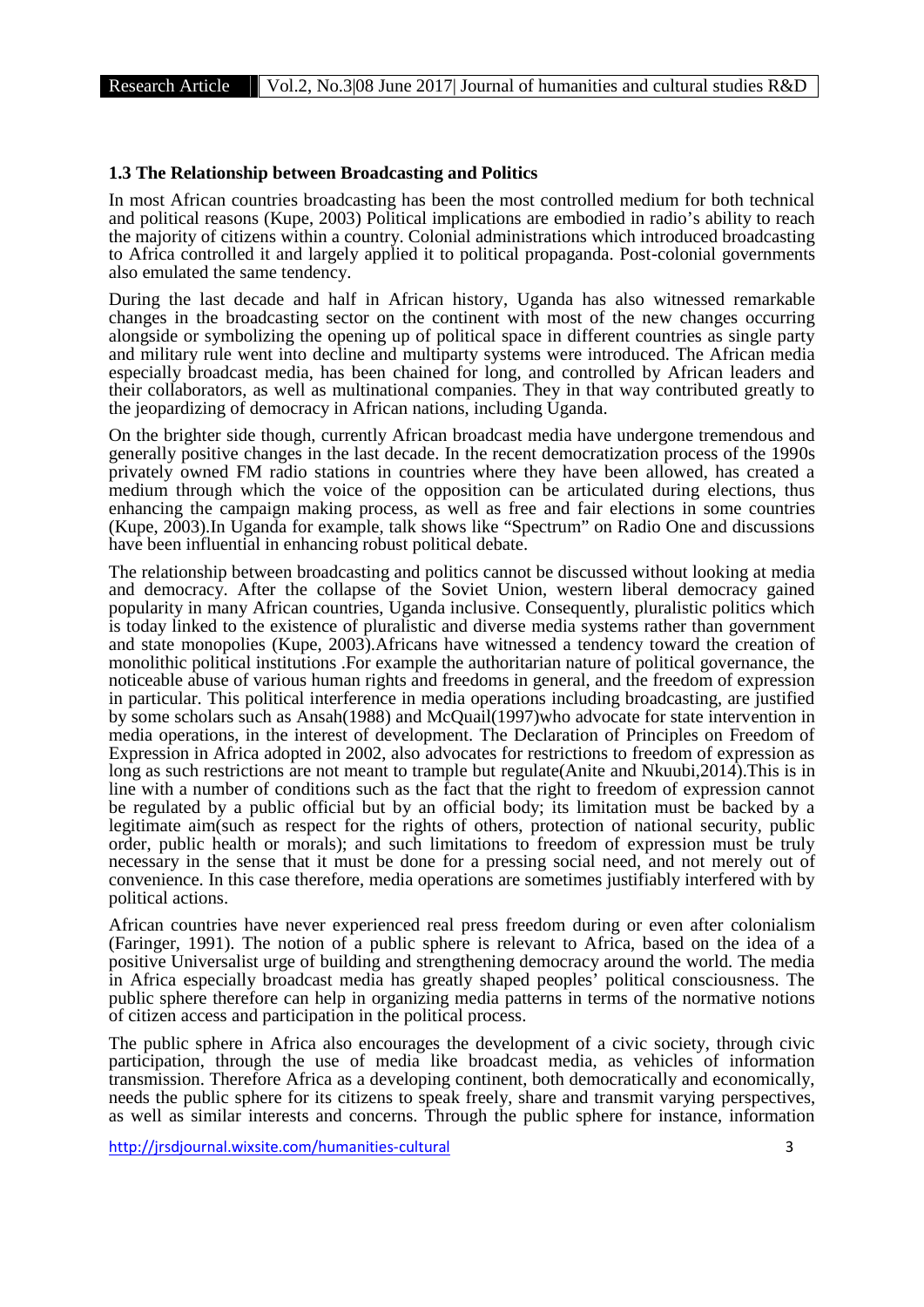about elections is relayed to the citizens, enabling them to make informed choices; public opinion is enhanced by providing an independent forum for debate; and the masses are able to air their concerns to the ruling governments which can then audit their performances. In this case, the media acts as a fourth estate. This therefore aligns with the assertion, that the media are essentially the major institutions of the public sphere (Dahlgren and Parks, 1991). Hence the media are public sphere enhancers (Gillwald, 1993). For instance she considers the media as a conduit for democratic participation and education, both contributions being very important to the public sphere. In addition, the media can contribute to the formation of collective identity among the citizens of a nation through provision of public spheres of political participation, for instance through radio talk shows.

Violations of the public sphere in Uganda are evident in some of its laws that hinder freedom of expression. A case in point for example is The Public Order Management Act 2013(POMA) which is meant to provide a regulatory framework for public assemblies. It gives the police extra ordinary powers over freedom of expression by giving the Inspector General of Police the discretion of deciding whether individuals or groups of people in the form of associations are free to exercise freedom of expression. This implies that even radio or television talk shows can at one time be affected.

Despite the changes in the late 1980s and 1990s, most African governments are still far from being democratic. This is evident in rigged elections, use of brutality against political opponents, among other shortcomings (Mbaine, 2003). Therefore most governments are uncomfortable with the situations in which the media is free to report and comment on the conduct of political leaders during public affairs. For example, an EU 2016 Ugandan presidential elections' report notes that the incumbent government was given a lot of media coverage during election time. Consequently the voter's accessibility to varied and balanced information was hindered.

# **1.4 Data analysis**

Data analysis involved sorting the data, categorized by 'codes' which summarized or ordered the material. It was a continuous process during the accumulation and scrutinization of the data. This process provided new insights and ideas, new ways of organizing parts of the data, forming types and raising new research questions. As suggested by Demetrio (1999), the following elements were looked for in the key informants' story and were useful in data analysis: Biographems (basic life events); Biosemantems (meanings attributed to the narrated matter); Bionemes (general reflections on experience); Biomyths (personal myths, unrealistic conceptions on events, phenomena, people); Bio themes (themes found in narratives).Four themes were identified in relation to the research objectives.

From the theoretical framework, 4 implied areas of empirical analysis emerged as follows:

- 1. Social background and early influences of the key informant
- 2. Experiences of the key informant in public broadcasting and politics
- 3. The interplay between politics and public broadcasting over time
- 4. Media policy

## **1.5 Theoretical framework**

Narrative Paradigm (Fisher, 1984) was applied to the study. The narrative paradigm posits that we are narrative beings who experience and comprehend life as a series of ongoing narratives, as conflicts, characters, beginnings, middles, and ends. If this is true, then "all forms of human communication need to be seen fundamentally as stories. Fisher applies the principles of narrative coherence and narrative fidelity to analyze various types of communication .According to Fisher, the very fact that the narrative paradigm can be applied to this wide range of communication genres is strong evidence of its validity. Due to constrictions of space, this theory is not discussed here in detail.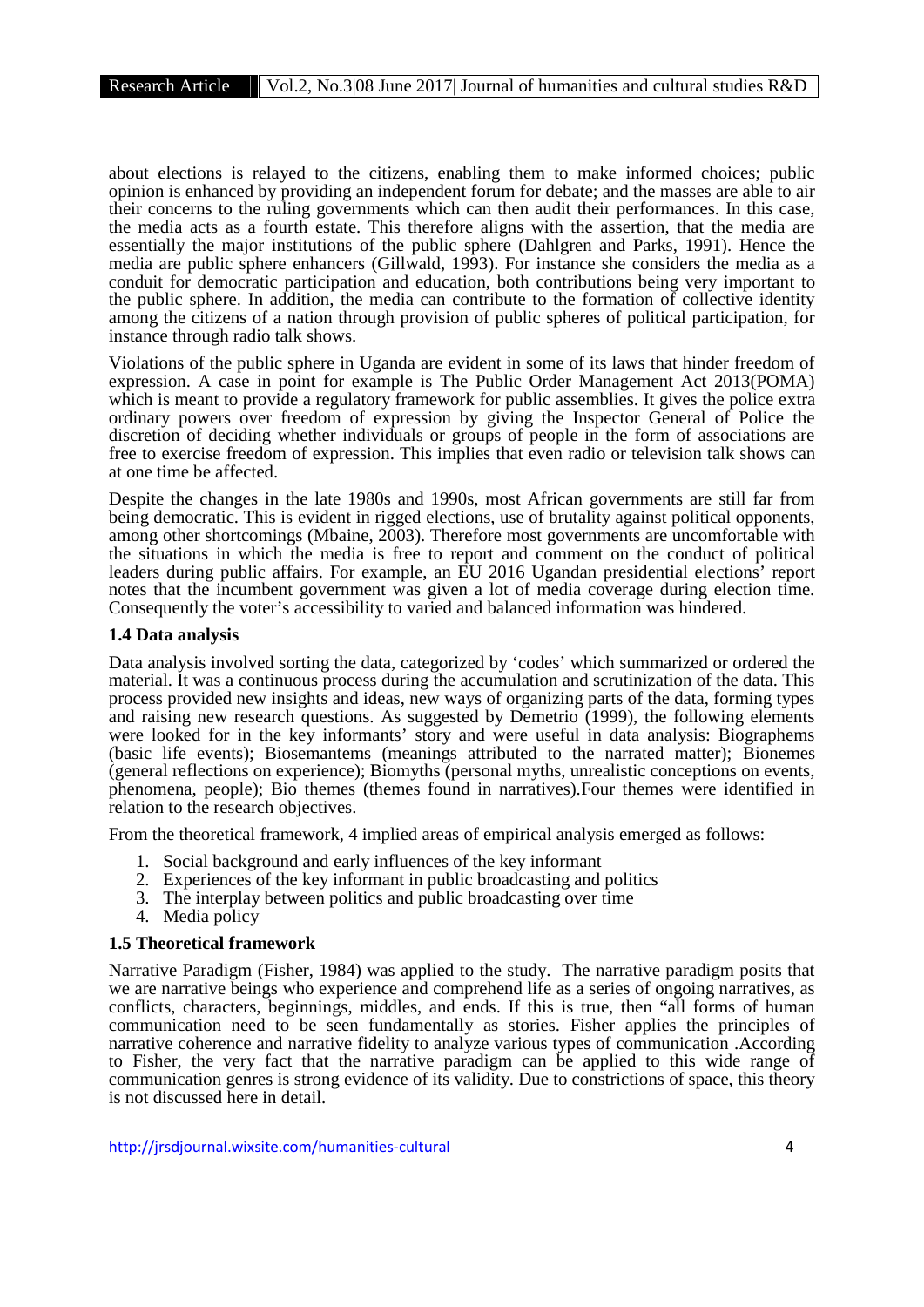According to Fisher, not all stories are equally good. Even though there's no guarantee that people won't adopt a bad story, he thinks that everybody applies the same standards of narrative rationality to whatever stories he or she hears. Stories such as those related to politics and public broadcasting are interpreted in relation to the society's values which dictate a common mode of judgment to those stories.

## **1.6 Findings**

#### **1.6.1 Social background and early influences of the key informant**

Al Hajji Abdul Nsereko grew up during a period characterized by dictatorial political regimes whose influence extended to public broadcasting media as well. His leadership ability hails right from Secondary school during which he was a House Captain of Agakhan house at Kibuli Secondary School and Chairperson of the Debating society. Therefore his character had a strong influence on his political skills which later impacted on his broadcasting duties.

#### **1.6.2 Experiences in public broadcasting and politics**

He enrolled in the Uganda School of Journalism at IPA, which was a body that was affiliated to the Ministry of Information and other Journalism related organizations. It was also the first Institute to teach Journalism and broadcasting. Hajji Nsereko therefore has a background of professional training in Journalism which is revealed in the execution of his duties at Uganda Broadcasting Corporation (UBC).

He later got a scholarship to go to Egypt to study Information and Broadcasting techniques at the Institute of Radio and Television. This success by Hajji is an indicator of his exceptional ability in the field of Journalism. Hajji says that during his studies, he was always selected on merit .He was for example an excellent Biology student during his secondary school level, at Kibuli Secondary School. This can be attributed to his being hard working, focused and talented and probably being disciplined because disciplined people usually emerge successful in life. Discipline in terms of one's character is also paramount to the success of politicians who engage in public broadcasting activities.

Hajji started working in December 1970 as a program and news producer. He was therefore interested in his broadcasting career, since he immediately joined the broadcasting profession after his training. He ascended to the highest position at the then Radio Uganda, when he became an Assistant Controller of Programmes .This is a further attestation of his exceptional ability in the broadcasting area.

In 1998, he left the Civil Service and joined active politics as an amateur politician with a good background in Journalism and Broadcasting, as Secretary for Information in Kampala Central Division, located in Uganda's Capital city. He thus got a short break from active Journalism into politics but he continued broadcasting pro-development programmes at Uganda Broadcasting Corporation (UBC) when he was a politician as well. This reveals a linkage between politics and broadcasting in as far as his career is concerned in relation to the social use of public broadcasting to politicians. Thereafter, he took on another political post as a City Councilor in Kampala City Council during which he was appointed by the Councilors as Chairman of the Marketing committee. His acquisition of the afore-mentioned political duties is also an indicator of Hajji's exceptional leadership qualities.

He became the Speaker of Kampala City Council when so many activities were decentralized to Local governments, a position which could have been attributed to his speaker abilities such as confidence, persuasion, and being a good listener among others. He thereafter became the Chairperson of the National Speaker's Association of Uganda.

Hajji Nsereko worked hard to make sure that he uplifts politics in Uganda and also to clear the misconception of "politics being a dirty game". He achieved this through his broadcasting skills and since that time, many journalists have joined the politics profession and others have gone to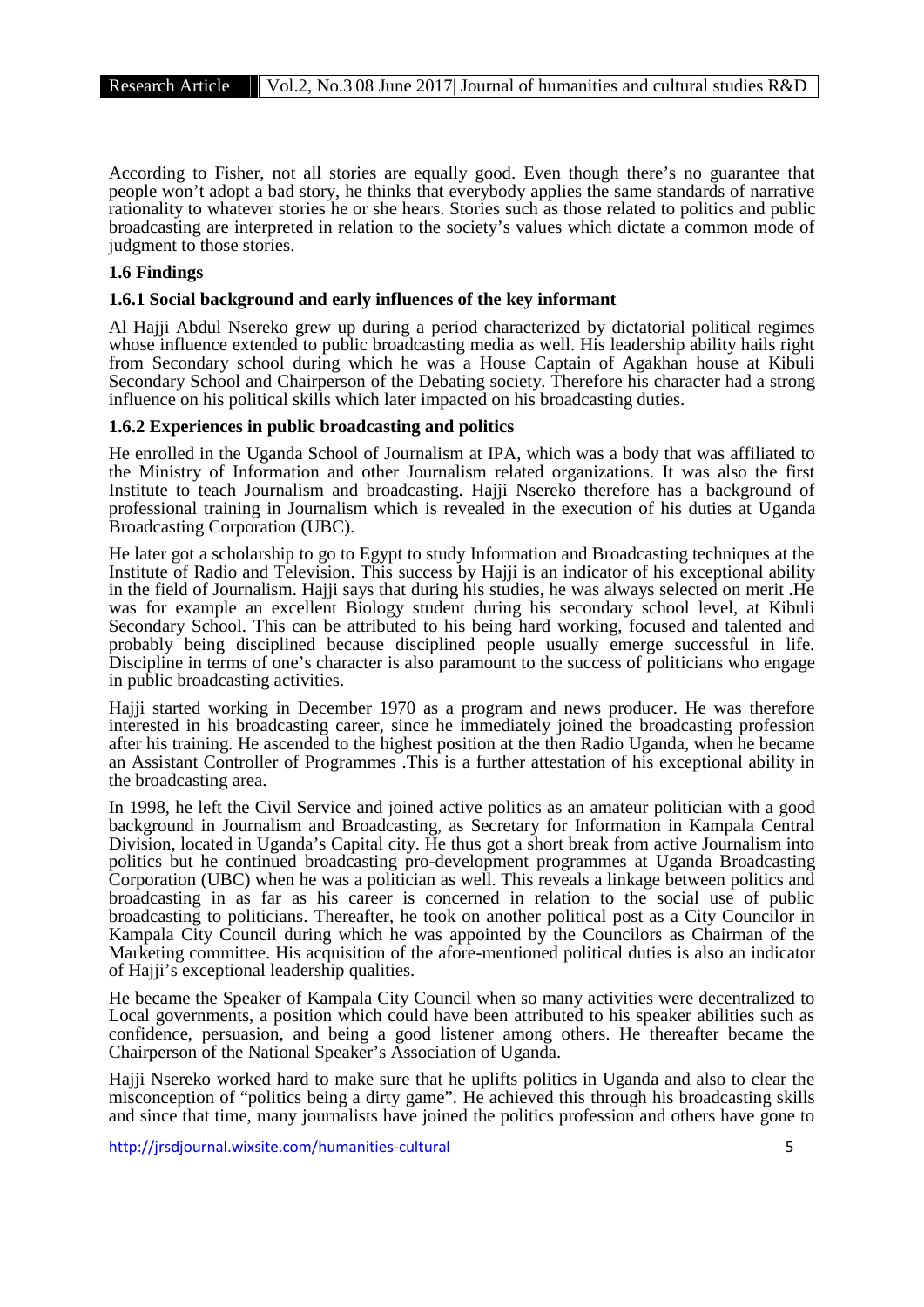Makerere University to undertake degree programmes in Political Science. This testifies the link between politics and broadcasting whereby public broadcasting is a medium through which political communication relays messages to its intended audiences. In light of the afore- mentioned role played by Hajji Nsereko, whereby he acted as both a pace-setter and a role-model in the sphere of politics and broadcasting, it can be deduced that politics and public broadcasting are inherent in events(refer to hypothesis 3). This finding also aligns with Fisher's Narrative paradigm which alleges that values in a story are indicators of whom we should emulate.

# **1.6.3 Experiences of the key informant in public broadcasting and politics**

Hajji Nsereko worked as a Civil servant and played an advisory role to politicians to ensure that they didn't act antagonistically as well as ensure that the broadcasted programmes were relevant to government programmes and policies. In this case he played a supervisory role in broadcasting. It can also be deduced that media act as representatives of political ideologies that have to be forced to fulfill their function for the state that legitimately represents society and controls it to a certain degree (Birkner and Kramer, 2016).It is also an indicator of his professionalism since he abided by the then existent media laws.

Hajji's supervisory role in broadcasting was a success, because most of his input was accorded the seriousness it deserved. For example, he had a lot of listeners by way of correspondence, since at that time there were no phone-in programmes, hence the only mode of communication with the listeners was through mail/letters. Politics and public broadcasting are there influenced by character as posited by the second hypothesis of this study. It is Hajji's belief that this strong communication with the listeners contributed to his quick rise through the public broadcasting ranks at the then existent Radio Uganda. In other words, he made great use of his positive selfrepresentation to win the love of his audience. Hence the media and television in particular, create the illusion of a personal, charismatic and almost unmediated relationship to the population (Birkner and Kramer, 2016). Hajji Nsereko believes that he might have performed very well and that he left a legacy for others to emulate. This is a further re-affirmation of Fisher's allegation of the influence of values on peoples' behavior. Given the fact that Hajji's programmes were good and that they contributed to Uganda's national cause, he was recalled back to UBC from politics, to occupy the post of Director of Political Programmes. Public broadcasting therefore played a political role of ideological reliability, which concurs with Fisher's principle of narrative coherence in which characters can be counted on to act consistently .

Hajji also holds a philosophy of public media and private media serving the same public. However he notes that Public broadcasting involves selling government programmes and ideology. In other words, it involves serving the government in place and following its instructions. This elaboration shows Hajji's conformity to existing rules and regulations as prescribed in the media laws, hence being professional. He also notes that private media does not necessarily serve the interests of government. Despite the fact that private media is supposed to counter-check government actions, some private media in Uganda have gone to extremes, by becoming abusive toward the ruling government, and making their listeners perceive everything related to government, negatively. As Hajji elaborates therefore, the relationship between politics and public broadcasting can be negative with one of them (in this case public broadcasting) negatively impacting the other.

He also remarks that anti-government politics rhymes better with private media and that politicians or political parties usually use private media in their struggle to oust governments or to topple and even undermine governments. He also notes that politicians use private media to hold government accountable for all the negative happenings in society. This concurs with what some media scholars say in as far as the role of private media is concerned and it's a manifestation of Hajji's extensive media knowledge. It can deduced that Hajji's story has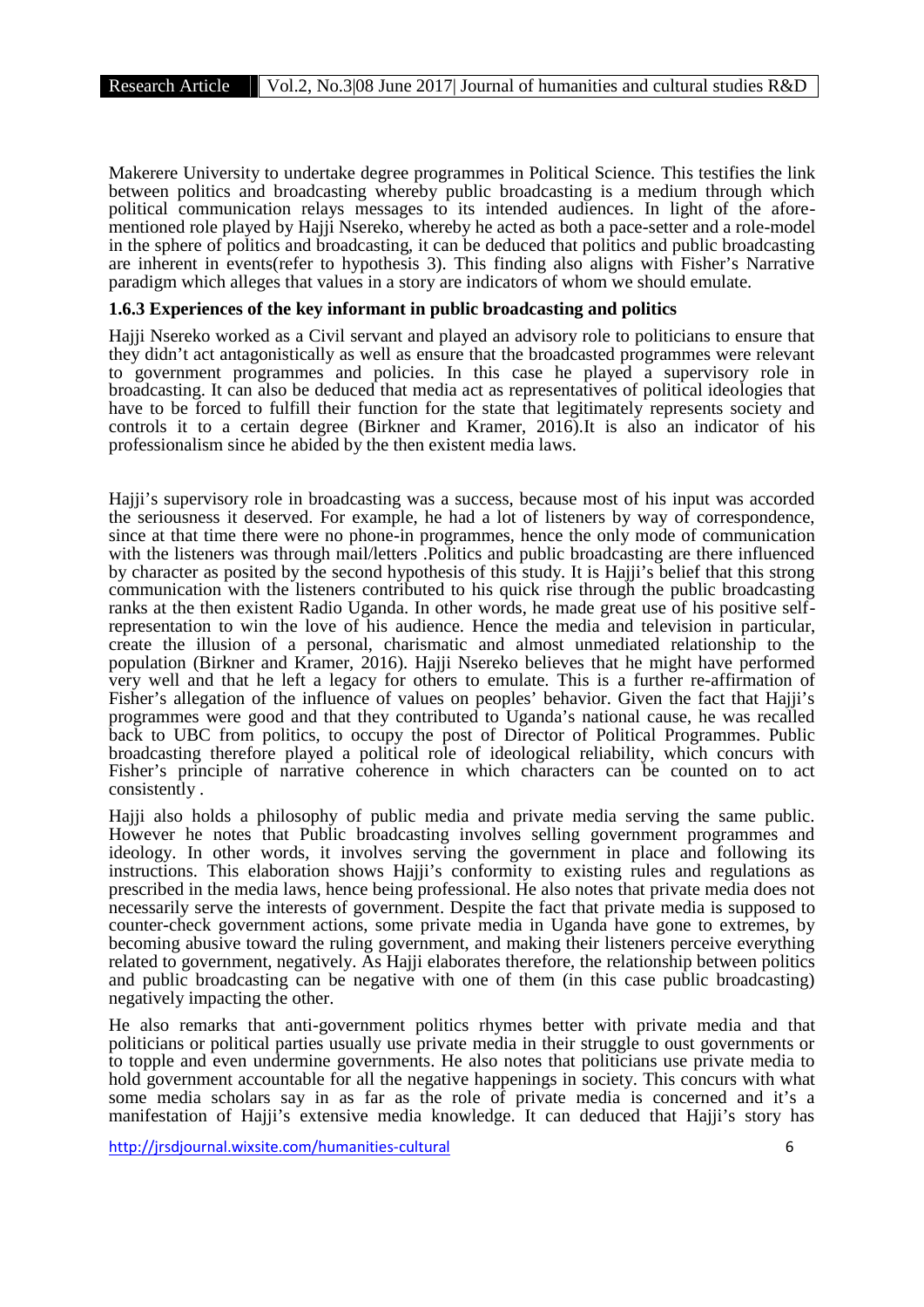narrative fidelity in which he uses his broadcasting knowledge to maintain a consistent pro- government stance in his programmes which are believable to his audience.

# **1.6.4 Media policy**

This section of Hajji's biography was gauged through asking him about the challenges he faced as a public broadcaster, and how he managed to overcome them as a way of mapping out the influence of media policy on public broadcasting.

One of the biggest challenges faced by Hajji Nsereko was related to orientation and training at the Institute of Public Administration, School of Journalism in Kampala, which had just been established by the Government of Uganda. Fresh from secondary school, he had to go for that training with others who were already practicing broadcasting and journalism at IPA .For example, they all had to sit in the same class, study the same content, and later do the same exam. This challenge indicates a lack of selection criteria for upcoming journalists by the then IPA-School of Journalism. It further indicates that Uganda's frail Journalism legislative framework has been in existence for a long time.

Hajji says that he overcame the above challenge by the Grace of the Almighty God, whereby he was able to excel in the examination of the first course which was known as "Information and Broadcasting Skills." This success is an indicator of Hajji's excellence, perseverance, and hardworking nature, given the stiff competition he faced.

Hajji and his colleagues also faced challenges while rendering service to the public. For example, they worked under so many directives from the then ruling government which dictated the way the programmes were run. In addition, while some directives allowed broadcasters time to prepare, many of those directives were abrupt and very strict, and had to be followed.

This revelation by Hajji mentions the rigid nature of state-controlled broadcasting prior to media liberalization, which never allowed for independent broadcasting. This was the case in many if not most African countries. Hajji's ability to work under such strict and government 'remotecontrolled' conditions is an indicator of his loyalty and perseverance to both the government and broadcasting. Furthermore it can be deduced that politics makes us of the media to achieve its desired objectives.

Hajji notes that today's journalism is more liberal due to more freedom of speech and more freedom of press. In other words, there is not too much censorship of journalism today. This also indicates that the dispositions once acquired by politicians and the changing media structure restrict their strategies. Hence old media strategies by politicians are successful for some time, but structural and cultural changes limit their success. This agrees with the first hypothesis of this study which posits that the shape of politics and public broadcasting is influenced by culture and history which are in turn linked to the character of the politicians.

# **1.6.5 The interplay between public broadcasting and Politics**

Hajji elaborates that when we talk about broadcasting and politics we are nearly saying the same thing because broadcasting refers to disseminating information to the people through broadcasting gadgets, and politics involves disseminating political slogans, political ideologies, political statements to the people using the media including broadcasting media. Broadcasting is therefore a medium through which information can be passed on to the people .It is meant to create awareness in the people on what we want and how we want it.

Al Hajji Abdul Nsereko managed to make use of both his political and broadcasting skills to make some contributions in both areas as follows:

http://jrsdjournal.wixsite.com/humanities-cultural 7 Through his effort and initiative in compiling programmes, Hajji became very popular in communicating and chairing or moderating programmes on both radio and television. This was especially so in the area of religious programmes. For example, he was the first public broadcaster to go to Mecca and cover the Hajji ceremony, whereby he transmitted the radio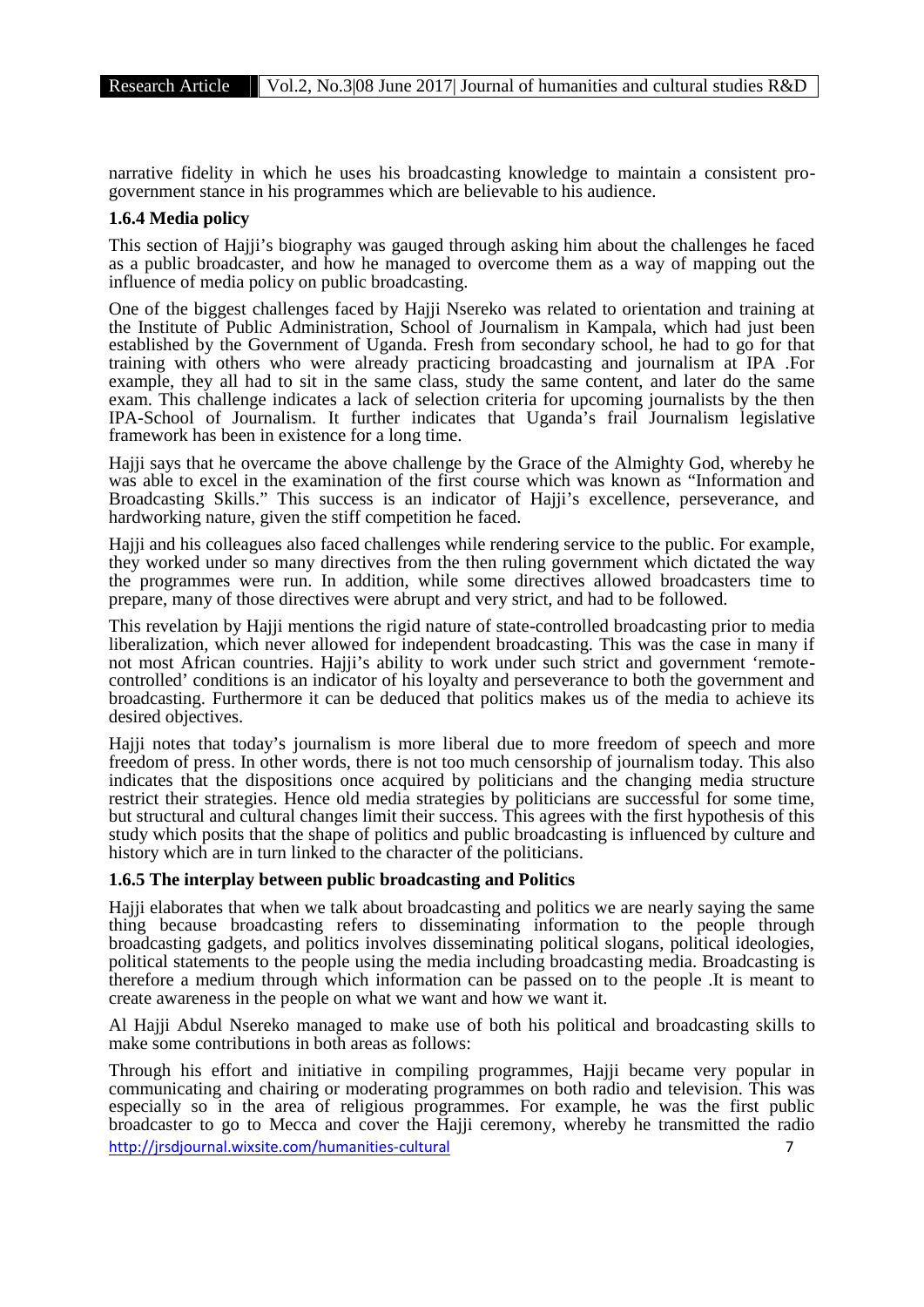programmes from Jeddah in Saudi Arabia to the then Radio Uganda and Uganda Television. That coverage being good enough, earned him a status of being a member of the broadcasters of the Islamic Conference, hence starting up the International Islamic States' Broadcasting Organization (ISBO) as a unit of the Islamic Conference. This he believes was his greatest contribution in as far as broadcasting is concerned. This achievement concurs with the second objective of the study which envisages theological discussions as embedded in politics and public broadcasting.

Hajji is one of the few broadcasters in Uganda who started producing and presenting programmes in the local language of Luganda and in English dubbed "Calling Farmers" which was about forest farming; he read news; he made commentaries on various functions; he made programmes on guiding people on how to build their personal houses; and he made prodevelopment programmes. He currently runs two programmes on Star FM radio namely "Sekanyolya" and "Ewakanyumiza" a politically oriented program. He believes that those programmes made him very outstanding as one of the prominent contributors to Public broadcasting. It can therefore be posited that politicians can use public broadcasting as a channel for the transmission of their ideologies to media audiences. This also proves the third objective right, since events give meaning to politics and public broadcasting.

It is through his effort and contribution that the position of Secretary for Information in the politics of Uganda came into existence and consequently very many people in Uganda particularly broadcasters and journalists joined politics, and have gained considerable benefits.

Due to the way in which he used to present and moderate his political programmes, people envisaged in him the talent of being "Speaker of the Council" which he says he did very well, and that when he left, he was ordained and decorated with an award of *"Speaker Emeritus"* from the Speakers' Association of Uganda in conjunction with the Uganda Local Government Association. This is an attestation that politics and public broadcasting are indeed embedded in character, culture and history(refer to hypothesis 1).Hajji also served as a Resident District Commissioner of Kyenjojo district from 2005 whereby he served for 4 years and he was mainly involved in settling land disputes during his term of office.

He is currently serving as the "Director Political Programmes" at Uganda Broadcasting Corporation(UBC) and he is honored to have been brought back to Uganda Broadcasting Corporation (UBC) in 2008 by the President of Uganda from politics of the district, so that he can guide UBC staff on presenting, composing and producing political programmes. The Government of Uganda's merit-based system is reflected here whereby Hajji was selected irrespective of his tribe and religion, but in relation to his exceptional abilities. The third hypothesis is proved right since Hajji's political and public broadcasting roles are inherent in events that occur throughout his career and influence his progress in both spheres.

Other sources of data collection revealed Al Hajji Nsereko's exceptional qualities in leadership, broadcasting and social relations. Some of the qualities were already evident in the previously collected data from the narrative interviews with Hajji Nsereko himself, but some findings were totally new and revealing of Hajji's additional qualities that were not evident before. The researcher therefore appreciates the value of data triangulation in as far as enhancing data validity is concerned, as well as discovering new data. These diverse data sources enhanced our understanding of biographic research in general and the key informant's life in particular.

Al Hajji Abdul Nsereko has been described as possessing the following professional characteristics: exposure, experience, education, articulate, enthusiastic, committed, dedicated, mentoring, person-centered, advice-centered, and innovative. Fisher says we are concerned with the values embedded in the message, the relevance of those values to decisions made, the consequence of adhering to those values, the overlap with the world view of the audience, and conformity with what the audience members believe is "an ideal basis of conduct." Adoption of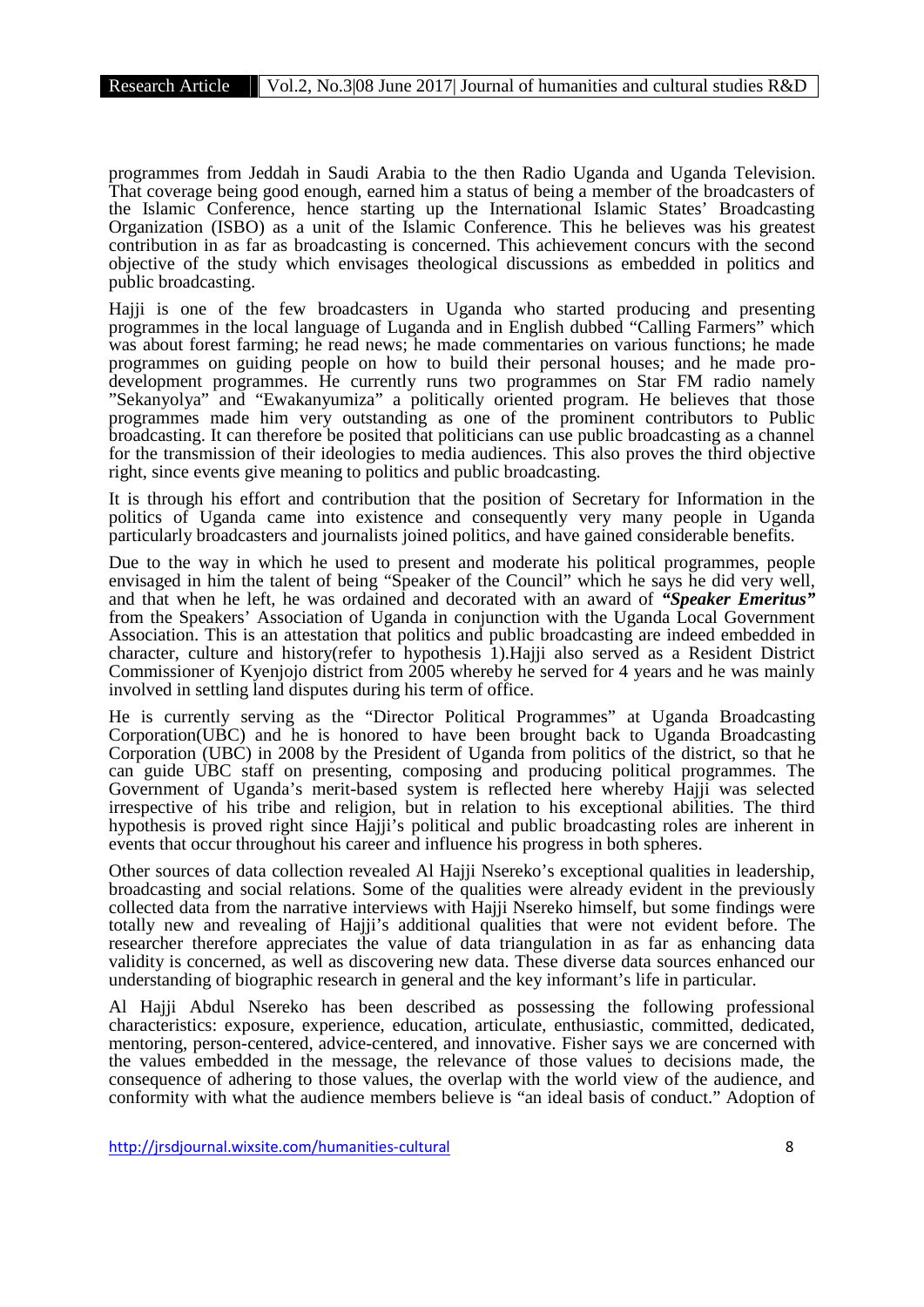these aspects to the data analysis enabled the researcher to describe Al Hajji Abdul Nsereko using the afore-mentioned characteristics.

# **1.7 Conclusion**

From the findings it can be concluded that public broadcasting can confirm and strengthen trends of political opinion already formed. In other words, a body of opinion forms a public broadcast rather than a public broadcast a body of opinion.

Hajji Nsereko's political and other social achievements in relation to his public broadcasting career emphasize the importance of class both as a social fact and social symbol (Lasswell and Kaplan, 1982) whereby emphasis is placed on merit rather than rank, skill rather than status as indicators of democratic rule with the political and public broadcasting institutions in which he served. Using Hajji Nsereko as an example, it can be concluded that politics and public broadcasting are related in the sense that they both involve social mobility whereby Hajji is portrayed as ably participating in new groups both politically and socially via public broadcasting.

# **1.8 Limitations and Future Research**

This study was limited by the fact that there is no consensus about what a narrative approach looks like (Roberts, 2002). The researchers read available literature on the narrative approach to get guidance on how to go about this approach. In order to be taken seriously, we need a framework that explicitly acknowledges the reality of structures behind stories and can engage in the analyses of the interaction between agency and structure, since knowledge is to understand as well as explain meaning (Steensen, 2006)

One of the selected interviewees, a veteran gate man at Uganda Broadcasting Corporation (UBC) refused to participate in the study, and yet he was envisaged to be very knowledgeable about Al Hajji Abdul Nsereko. He was substituted with other interviewees.

Information is power and digital technologies transform access to information. Future researchers therefore need to ponder on how the transformative power from people's intimate stories might be used.